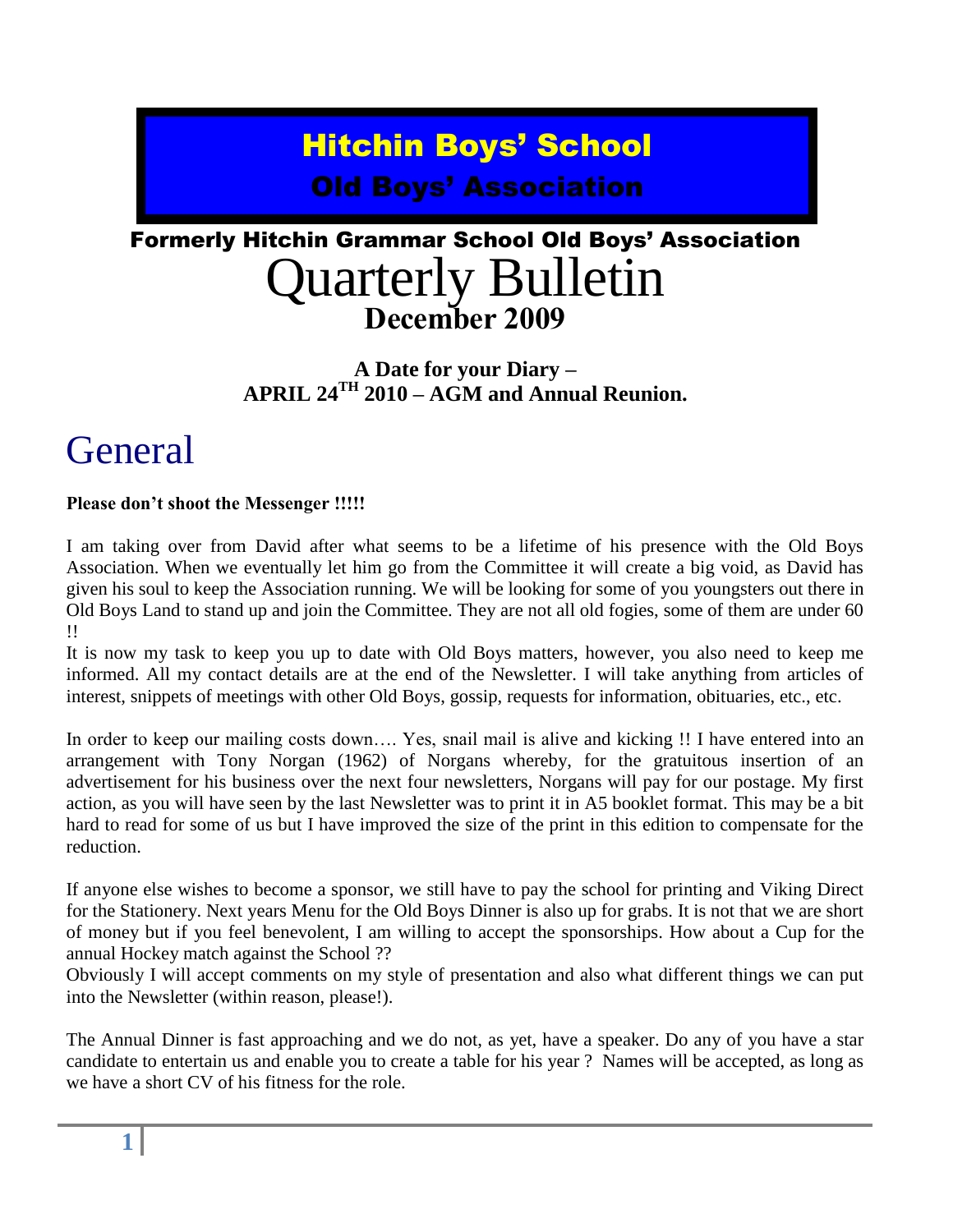## News from Members

**David Walker (1957)** was pleased to see the message from **Geoff Allenby(1949**)

in the last Bulletin. He writes: "I well remember your cheerful and supportive role at scout meetings and camps.

It was much appreciated - then and ever since. I even recall that you prepared a small group of us for the Tenderfoot badge in the old Scout Hut.

Exactly sixty years ago now.

It was quite an experience for me being in the patrol led by the late **John Constable(1952)** and **Guy Randle (1956).**

Life has never been any more challenging since.

This afternoon I am meeting the vicar to try to influence his ideas for scout parade next month.

**John Cotton (1963)** has ordered his limited copy of the drawing "A View of the School" by Rob Norris () and writes of fond memories of the Centenary Reunion.

'Incidentally the reunion was truly memorable and well worth the trip down It has already led to other reunions up here. I shall never forget emerging from the Cock with my brother just before the start to see the lines of penguins [can you have a crocodile of penguins?] proceeding from every direction on their way to school. The whole event flooded my thoughts for weeks afterwards '.



- Estate Agents New Homes Chartered Surveyors ●
- Lettings & Property Management ●

A vibrant forward thinking and respected property group. Established since 1989 and staffed with independent, experienced, approachable professionals who are committed to providing you with the very best advice and support to meet all your property needs.

8 Brand Street, Hitchin, Herts SG5 1HX Tel: 01462 455225 Fax: 01462 433669 Email: hitchin@norgans.co.uk

81 High Street, Codicote, Herts SG4 8XE Tel: 01438 821166 Fax: 01438 821168 Email: codicote@norgans.co.uk

Surveyors & Estate Agents **Lettings & Property Management** 30 Sun Street, Hitchin, Herts SG5 1AH Tel: 01462 455434 Fax: 01462 433285 Email: lettings@norgans.co.uk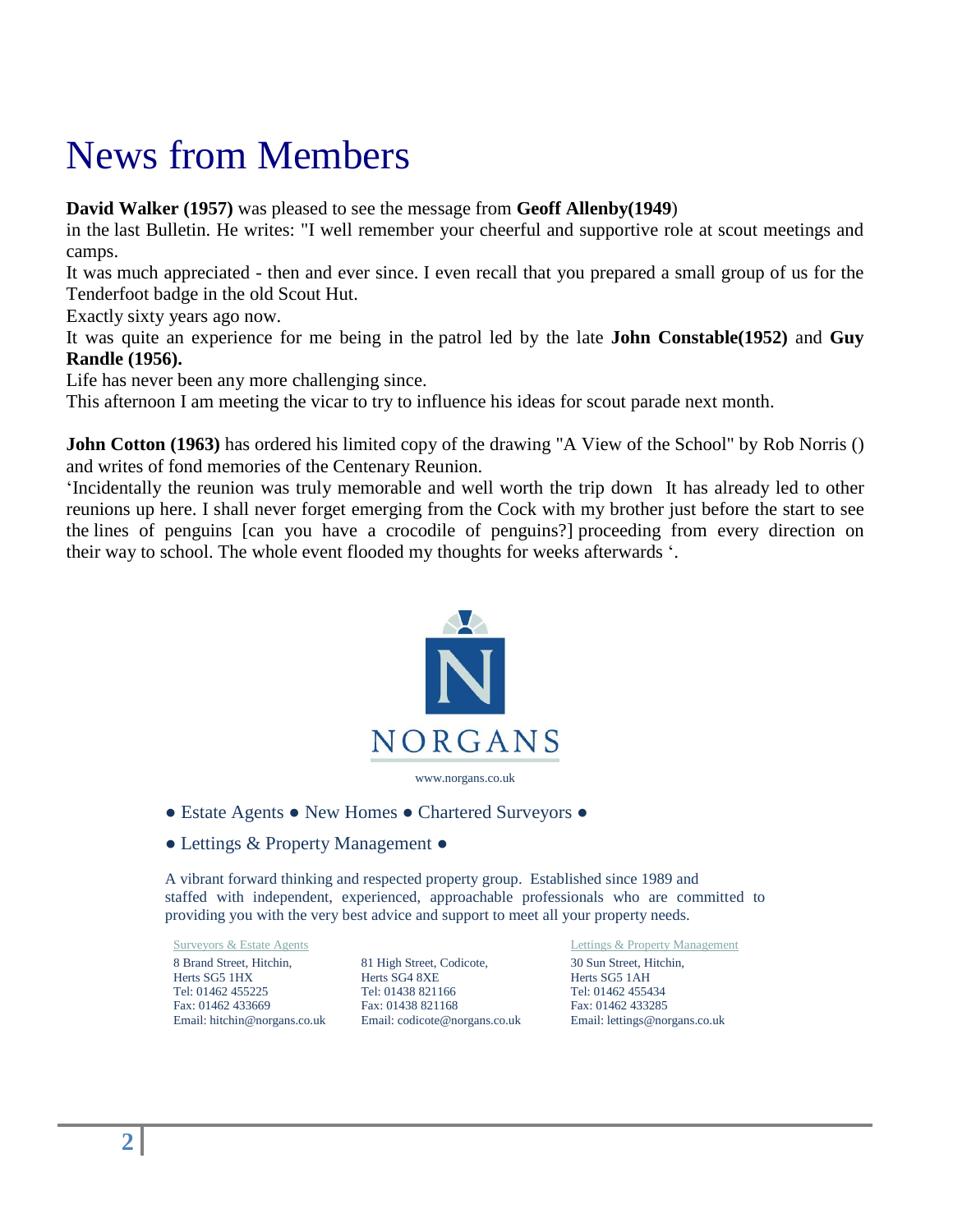**Rob Laurens ( )**I went to Birmingham Polytechnic and studied for a degree in Urban Estate management. But I left before completing and spent a couple of years working and travelling all over the world – Asia, Australia , US and South America .

I worked for a marketing consultancy in London before starting in the travel industry with Trailfinders.

After a spell as General Manager of a chain of travel agencies in London I moved into marketing and then became ecommerce Director of Campus Travel, a national student travel company.

After a spell as Marketing Director for another group of travel companies I set up a digital marketing agency in London which I ran for a company for 3 years.

I then joined First Choice as ecommerce Director for the Activity Sector which has now merged with Thomson to become TUI Travel.

I look after ecommerce for 60 or so companies with my team based in Brighton .

I married my lovely wife Linda in '97 and we have lived in London , Kingston upon Thames and now Brighton .

We have two great boys – Harry 8 and Max 6.

Life's pretty good on the whole!

## New Members

We are pleased to welcome: **Bill Flint ( 1941)**

He writes 'I grew up in Welwyn Garden City and travelled daily to Hitchin by train. Boys walked from the station to the school on the right hand side of the road and girls on the left. No fraternisation! One journey was made memorable when the train was machine gunned by an enemy plane.

School was enjoyable (especially the doughnuts from the tuck shop) but I was only an average academic and sportsman. As a member of the Scout troop, I have memories of the jamboree in Hatfield Park and hauling the trek cart some way up Mt.Snowdon via the Watkin Path where we camped for the night, the base camp being at Nant Gwynant. I also joined the school ATC unit when it was formed in 1940.

1943 saw me in the Royal Navy where I spent quite an exciting war as a telegraphist on MTBs in the North Sea.

On demobilisation I joined the WGC and Hatfield New Towns Commission as a trainee surveyor. Moved on to Fine Fare supermarkets and later gained further experience with a large chain of clothes shops. My final position was with a life assurance company as the property manager responsible for the investment portfolio. On retirement I did part time consultancy work for Richard Ellis, Chartered Surveyors.

Now living in Goring-by-Sea, married with two daughters, three grandchildren and two great grandchildren. I lead an active social life, enjoy travelling and playing bowls several times a week.

My regards to **Rory O'Brien, Denys Carnill, Geoff Powell** and anybody else who remembers me'.

We also welcome **Stewart Scott (1993),** who lives in Bedford Street Hitchin. I hope he will forward us a short CV for our next issue.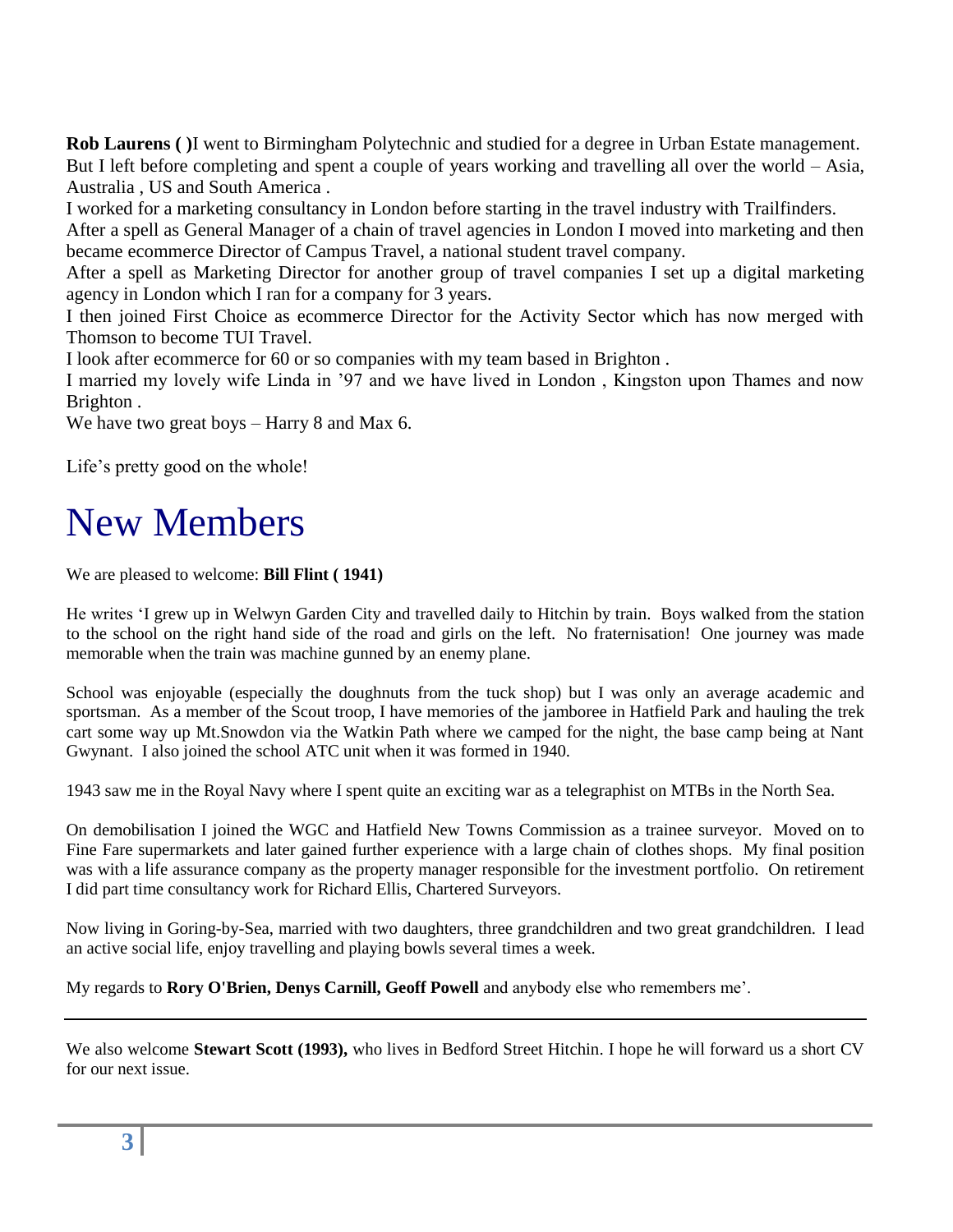Another new member is **Andy Sheridan (1969).** He is already retired (what did I do wrong - ED ??) and lives in British Columbia. His e-mail address is [andys@netidea.com.](mailto:andys@netidea.com) I am sure there will be some contact from his peers.

## News from Members

#### **A little moment of humour:-**

Light travels faster than sound. This is why some people appear bright until you hear them speak.

He who laughs last, thinks slowest.

Change is inevitable, except from a vending machine.

Those who live by the sword get shot by those who don't.

Nothing is foolproof to a sufficiently talented fool.

The 50-50-90 rule: Anytime you have a 50-50 chance of getting something right, there's a 90% probability you'll get it wrong.

If you lined up all the cars in the world end to end, someone would be stupid enough to try to pass them, five or six at a time, on a hill, in the fog.

If the shoe fits, get another one just like it.

The things that come to those who wait will be the things left by those who got there first.

Give a man a fish and he will eat for a day. Teach a man to fish and he will sit in a boat all day drinking beer.

Flashlight: A case for holding dead batteries.

The shin bone is a device for finding furniture in a dark room.

A fine is a tax for doing wrong. A tax is a fine for doing well.

When you go into court, you are putting yourself in the hands of 12 people who weren't smart enough to get out of jury duty.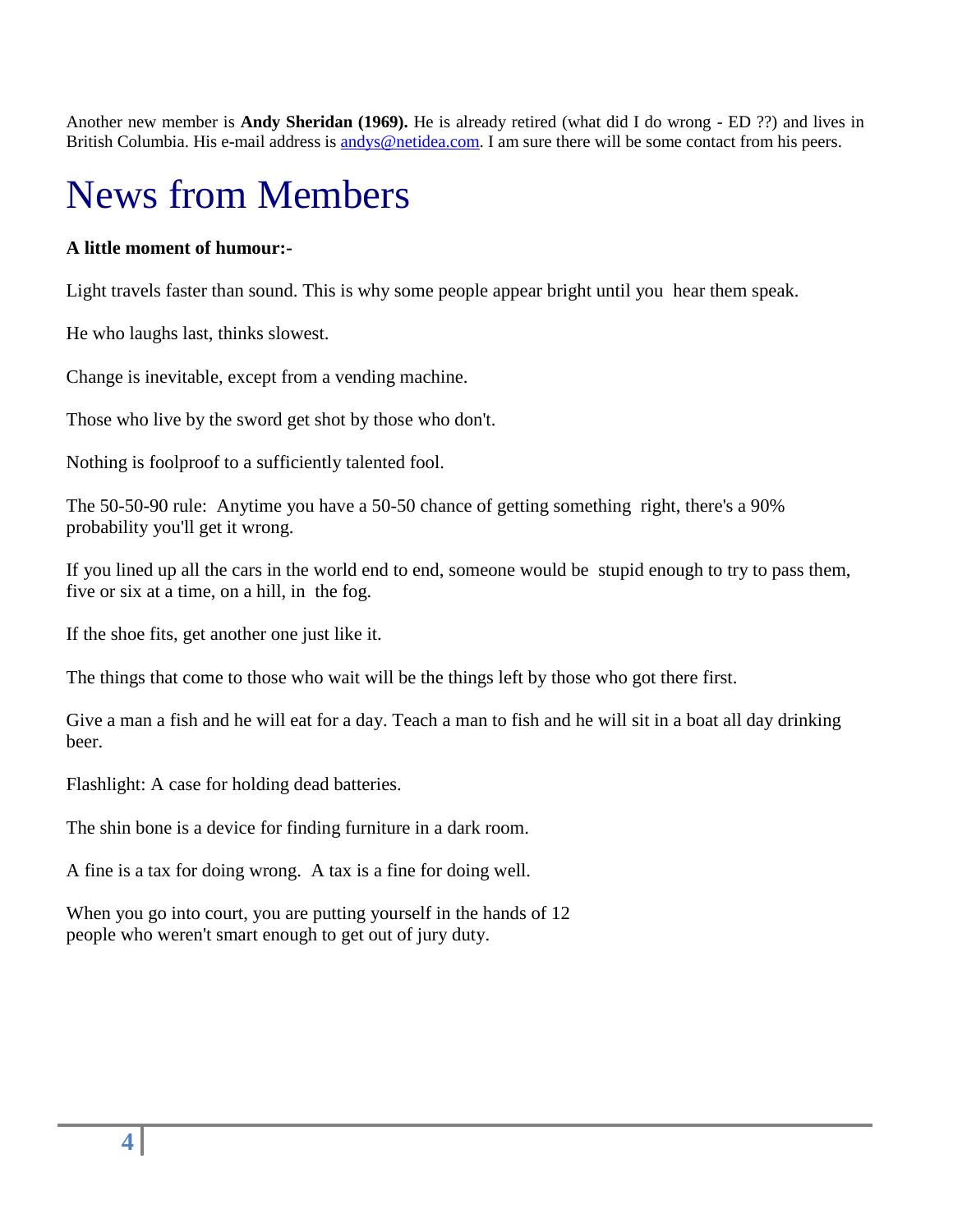# Other Old Boys

**Roger Thirnbeck (1959)** paid me a visit recently and he was around long enough to see a number of other Old Boys and talk to them at length ! He is not a member, being too tight to spend the small sum required ! Roger did write to David some time ago on the subject of allowing any Old Boy, paid up or not, access to the web site. Here is an extract, I welcome any thought you may have on the subject :-

Unannounced, my sister mailed me a copy ( No. 130) of the Centenary Book "We Were There..." which arrived today. I knew that one was being produced but, by the time I found out about it, I had missed the deadline for both a subscription and contribution. At one time I had hoped that I would be able to attend the 100th, but it does not look as though that will be possible. Congratulations on a great production. My brother **John (1940-1947)** also sends his congratulations on a really great effort. He too would like to have contributed and today I telephoned him and told him to get pen to paper (cataracts notwithstanding) and send me his recollections including his experiences in ATC Squadron 1066. We both agree that it more than makes up for the "error strewn" 1989 production of Joyce Donald "The John Mattocke Boys."

As a member of the first 5R Class Joe Monk asked you a question and then gave you his assessment (mid-page 104). As so often in his discussion with you, his observations were very astute, *"That had a lot of characters in it who weren't very happy with this arrangement."* For most of us (15), we did not regard ourselves *"...as academic failures."* but we were rather frustrated in that we were only able to sit four "O" level examinations in the first year. Unlike Jones, at least Maurice Dolden made an attempt, almost 20 years ahead of some of the changes that came in the 1970's (he was right to oppose the overall sweeping "dumbing down" that occurred) in that he recognized that not all students were made from the same "cookie cutter" pattern. It was frustrating for the 5R Class because having identified them, there appeared not to be a positive learning strategy but rather a teaching approach that consisted of a series of "could not do" edicts. I and others passed exams without ever really learning how to study, none with great marks, but in the end I managed to accumulate a total of 8 "O" level passes and 2 "A" level passes, this "in spite of" not because of instruction. I subsequently gained another 3 more "O" levels and 1 more "A" level after I left school. Another member of that first 5R Class (standing behind Percy Mumford in the "retirement photo" for Frank Tromans and Mr Richards in 1971(?)) used to spend lunch hours debating higher mathematics with Dr. Tupper. Many of the 5R were integrated the following year into 5B and some went on into the Sixth Form.

I found it interesting that Denys Carnill credited playing against the various military sides as *"...as a marvellous introduction to adult hockey....for a bunch of schoolboys!".* I wish that I had had this information when I proposed a Colt's side for Blueharts in 1957. My battles with Frank Tromans and Freddie Bowker in Barry & Wendy Cook's house would have been much easier. The schoolboys who played for the Colts very quickly gained playing knowledge and then went on to play for their county and country within a very short time. In Alberta during the 70's and 80's I had similar success with four Alberta players going to the Los Angeles and Soeul Olympics the 1990 World Cup in Pakistan. If I had known that John Cotton was Headmaster of a School in Durham, I would have made sure that the Junior Alberta Hockey team we sent over to England in 1989 would have visited him. I had to over-rule my employee who wanted to play at the Worthing Festival by insisting that the boys would have a much more enjoyable time at a smaller festival (Scarborough), a suggestion by John Harrison of Letchworth Hockey Club (they visited North America twice in the late "70's), again, within a year five of those players made the national team squads.

Freddie Bowker's "grouse" on pp. 268/269 still has not been acted upon. The Association has a web-site, but for the most part it lacks any "draw" for recruiting past school members and implies a "secret" socity. As Freddie Bowker said, *"...I am aware of thousands* (probably hundreds) *of Old Boys, disspersed nowadays, not nation-wide, but*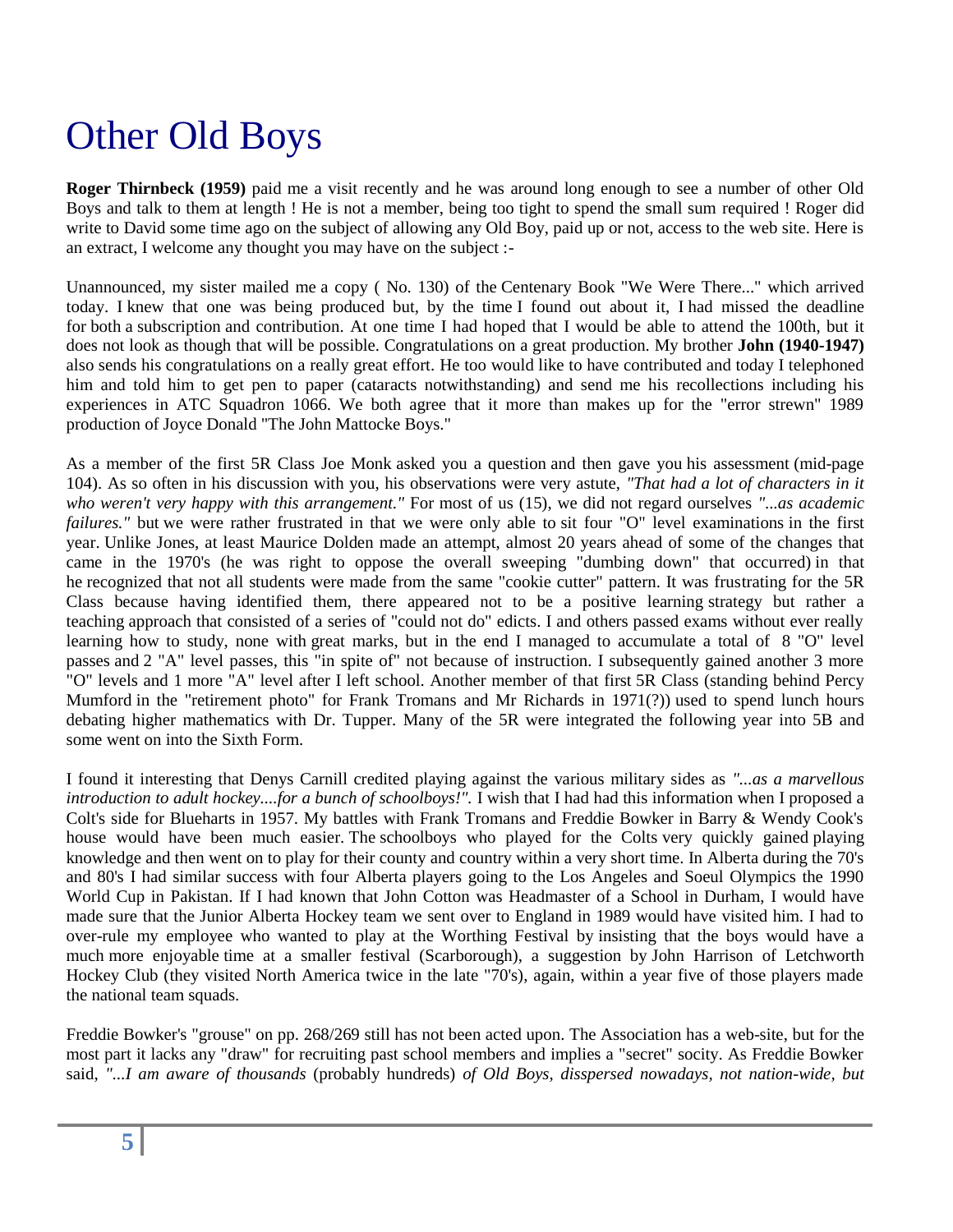*world-wide;..."* As he also said ".*..COMMUNICATION..."* How can one communicate if you do not have the contact.

As a solution, I would suggest that you list every members' name you have on file sorting them by the year they either entered or left the school, add to that list any other names you might have and, make all the names available on the internet. For a former school member to access someone on the list they would have to submit their contact information which would then be forwarded to the person(s) they wished to contact, it would then be up to this person to reply.

I was in San Diego last May and would have been most interested in getting together with Graham Stubbs as we both started school together in 1951. Similarly, I met up with Norman Ross last year, he came to Calgary in 1980, 16 years after myself. I can assure you that memberships will flow. It is very possible that annual "get togethers" will take place in many other parts of the world. e.g. Aberdeen Grammar School has an annual meet in Alberta attended by many Alumni who make the journey alternatively to Calgary or Edmonton. The University of Durham, my UK Alma Mater, not only holds regional meetings around the UK, but also holds then in many places around the world.

**Does anyone have a contact for David and Ian Entwhistle, , Anthony Gribbins, Craig Hook, Rob Laurens, Howard Gregory, David Leonard. Please let me know if you have a contact for any of them.**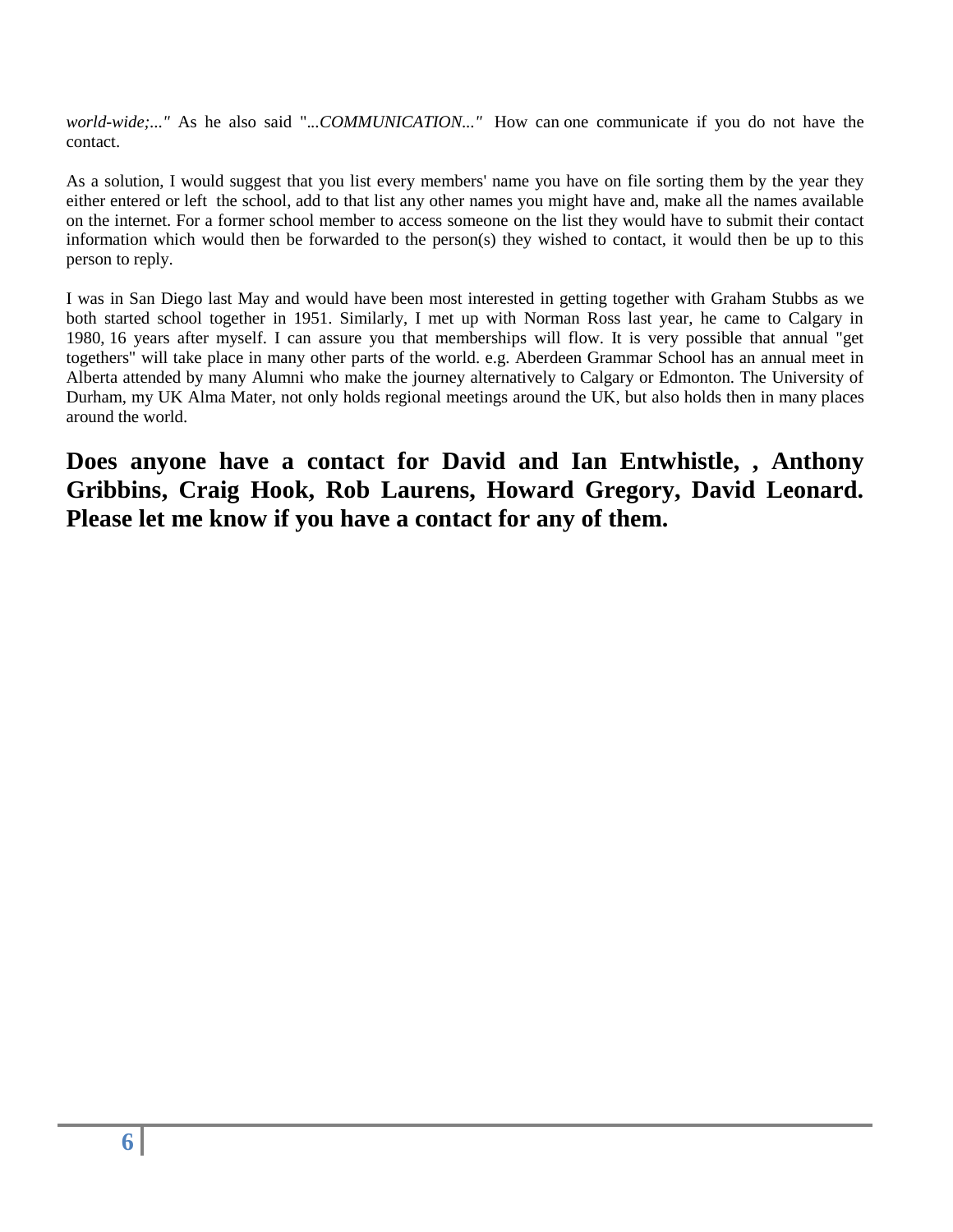# School News

#### **We have given £1000 to Parents Association from the Dinner, due to saving costs on the Marquee that they had used the week before.**

Not a lot of news from the School in this issue. Needless to say that the School is excelling itself in a variety of areas, notably Choral and orchestral.

There is a new facility at the school, to be named Woodlands. It is the site just off Bancroft which had been in a poor state. The extensive refurbishments mean that space is now available for seminars, workshops, extra teaching area etc., etc. It is hoped that there will be furniture in the building in time for the next Old Boys Committee Meeting in February !!

The Headmaster is in negotiations with Hitchin Lawn Tennis Club, with a view to them using the new tennis facilities at the school. Their previous premises in Bancroft Rec were recently burnt down. There are floodlights available and it may be possible to extend the playing facilities in due course.

# Stop Press

I am sorry to report that Reg Bonfield, who was our oldest Old Boy died recently, at the age of 99. I remember Reg when I was growing up, because he lived in Lancaster Avenue, opposite to where I lived. He was flanked on either side by Gerald Lincoln and Richard Butcher. If anyone has any memories, please send them to me and I will publish in the next Bulletin.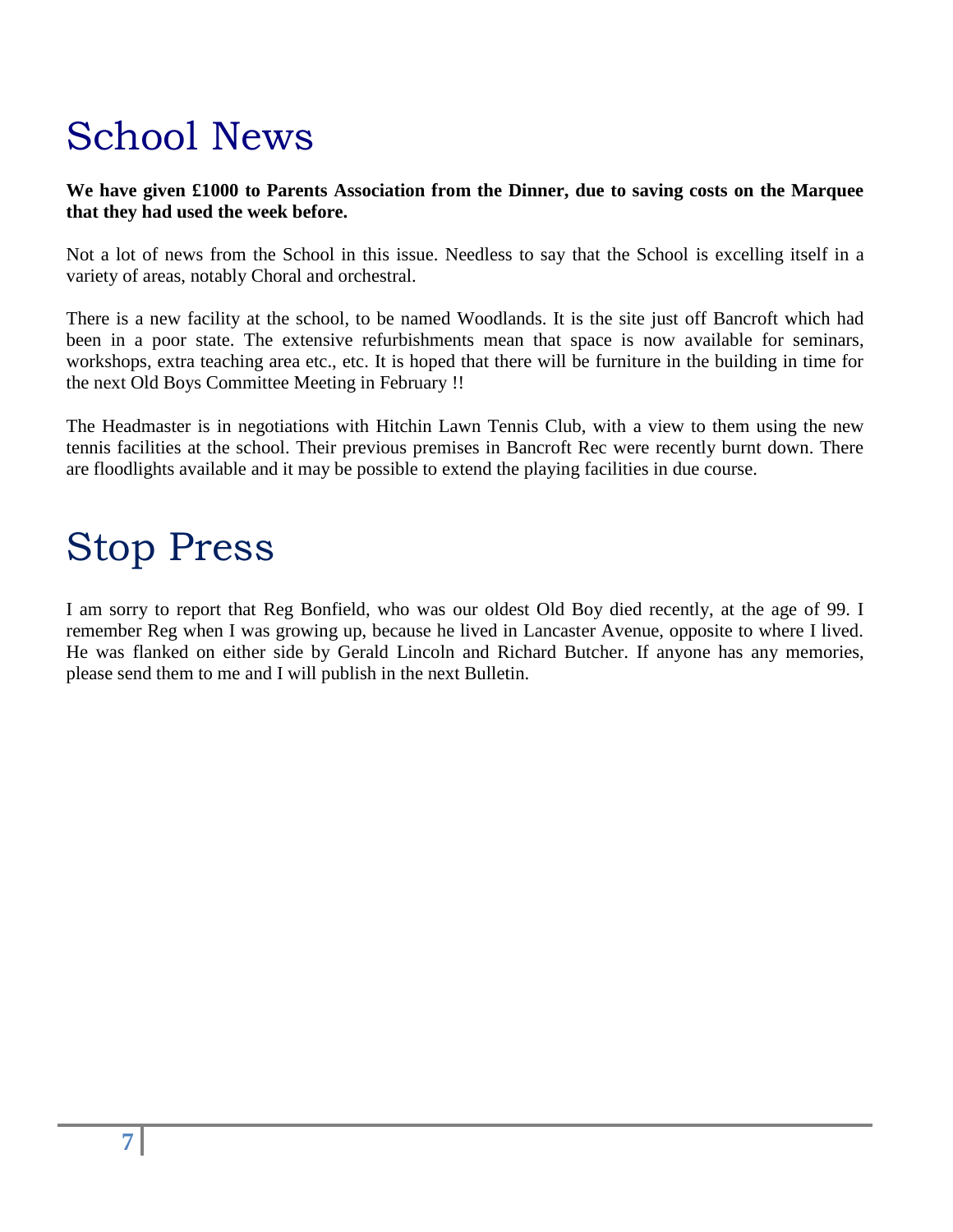# Memorabilia Sales

**Memorabilia Sales: from David Stancombe (contact at end of Bulletin) All prices include postage and packing.**

**\*\*\*\*\*\*\*\* Special Offer – All three items for £20.00, including p&p !!!**

**\*\*\*\*\*\*\*There is one copy of the Old Boys Centenary book available now. Contact David Stancombe**

**Centenary Badge - £5** 



### **Print of school view – signed and numbered - £10**



**CD of centenary concert + programme - £10**

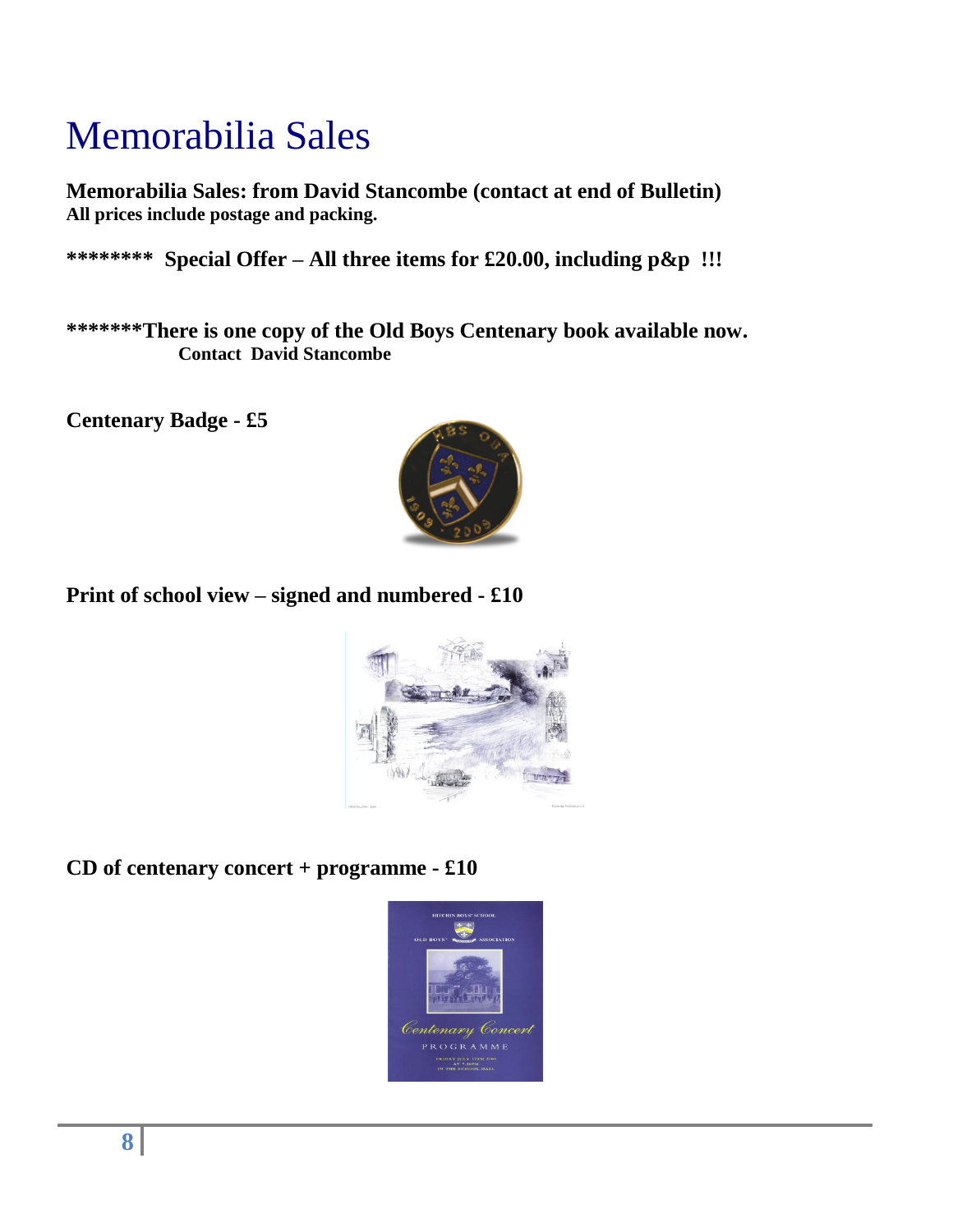#### **ORDER FORM**

| Years at School: $\dots \dots \dots \dots \dots \dots \dots \dots \dots$ |
|--------------------------------------------------------------------------|
| Address:                                                                 |
|                                                                          |
|                                                                          |
|                                                                          |
|                                                                          |

Cheques made payable to HBSOBA and sent to David Stancombe – contact details are at the end of the bulletin.